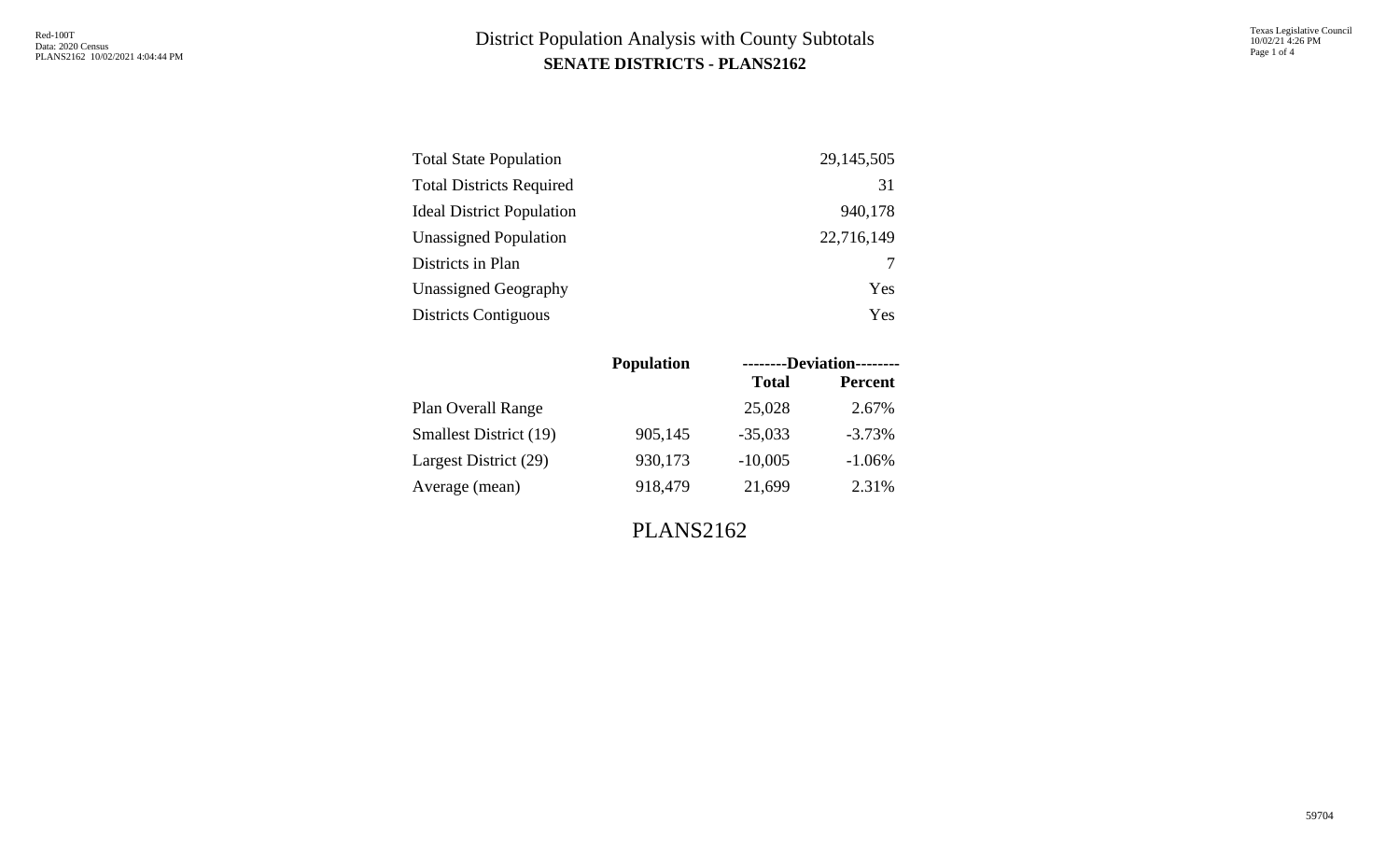Texas Legislative Council 10/02/21 4:26 PM Page 2 of 4

|                      | <b>Deviation</b>      |                | <b>Total</b>       | Anglo              | Non-Anglo          | Asian            | <b>Black</b>     | Hispanic           | $\mathbf{B}+\mathbf{H}$ |              | %Anglo %Non-Anglo | %Asian           | %Black           | %Hispanic    | $%B+H$       |
|----------------------|-----------------------|----------------|--------------------|--------------------|--------------------|------------------|------------------|--------------------|-------------------------|--------------|-------------------|------------------|------------------|--------------|--------------|
| <b>DISTRICT 19</b>   | $-35,033$<br>$-3.73%$ | Total:<br>VAP: | 905,145<br>664,582 | 193,621<br>160,011 | 711,524<br>504,571 | 22,486<br>15,810 | 53,735<br>37,507 | 635,996<br>447,903 | 680,313<br>481,136      | 21.4<br>24.1 | 78.6<br>75.9      | 2.5<br>2.4       | 5.9<br>5.6       | 70.3<br>67.4 | 75.2<br>72.4 |
| Bexar $(25%)$        |                       |                | 492,298            | 126,044            | 366,254            | 18,852           | 45,511           | 304,505            | 342,738                 | 25.6         | 74.4              | 3.8              | 9.2              | 61.9         | 69.6         |
| Brewster (100%)      |                       |                | 9,546              | 4,948              | 4,598              | 164              | 287              | 3,963              | 4,176                   | 51.8         | 48.2              | 1.7              | 3.0              | 41.5         | 43.7         |
| Crane $(100\%)$      |                       |                | 4,675              | 1,342              | 3,333              | 39               | 102              | 3,158              | 3,237                   | 28.7         | 71.3              | 0.8              | 2.2              | 67.6         | 69.2         |
| Crockett (100%)      |                       |                | 3,098              | 1,080              | 2,018              | 23               | 36               | 1,920              | 1,945                   | 34.9         | 65.1              | 0.7              | 1.2              | 62.0         | 62.8         |
| Culberson (92%)      |                       |                | 2,017              | 366                | 1,651              | 44               | 40               | 1,562              | 1,585                   | 18.1         | 81.9              | 2.2              | 2.0              | 77.4         | 78.6         |
| Dimmit (100%)        |                       |                | 8,615              | 898                | 7,717              | 94               | 129              | 7,487              | 7,570                   | 10.4         | 89.6              | 1.1              | 1.5              | 86.9         | 87.9         |
| El Paso $(16\%)$     |                       |                | 135,825            | 5,491              | 130,334            | 931              | 2,221            | 127,522            | 128,957                 | 4.0          | 96.0              | 0.7              | 1.6              | 93.9         | 94.9         |
| Frio (100%)          |                       |                | 18,385             | 3,053              | 15,332             | 218              | 767              | 14,171             | 14,897                  | 16.6         | 83.4              | 1.2              | 4.2              | 77.1         | 81.0         |
| Hudspeth (77%)       |                       |                | 2,450              | 785                | 1,665              | 20               | 21               | 1,631              | 1,641                   | 32.0         | 68.0              | 0.8              | 0.9              | 66.6         | 67.0         |
| Jeff Davis (100%)    |                       |                | 1,996              | 1,282              | 714                | 39               | 28               | 613                | 627                     | 64.2         | 35.8              | 2.0              | 1.4              | 30.7         | 31.4         |
| Kinney $(100\%)$     |                       |                | 3,129              | 1,489              | 1,640              | 46               | 66               | 1,470              | 1,517                   | 47.6         | 52.4              | 1.5              | 2.1              | 47.0         | 48.5         |
| La Salle (100%)      |                       |                | 6,664              | 1,467              | 5,197              | 28               | 259              | 4,908              | 5,132                   | 22.0         | 78.0              | 0.4              | 3.9              | 73.6         | 77.0         |
| Maverick (100%)      |                       |                | 57,887             | 1,574              | 56,313             | 295              | 307              | 54,936             | 55,107                  | 2.7          | 97.3              | 0.5              | 0.5              | 94.9         | 95.2         |
| McMullen (100%)      |                       |                | 600                | 353                | 247                | 13               | 17               | 224                | 231                     | 58.8         | 41.2              | 2.2              | 2.8              | 37.3         | 38.5         |
| Medina (100%)        |                       |                | 50,748             | 22,324             | 28,424             | 528              | 1,762            | 25,455             | 26,930                  | 44.0         | 56.0              | 1.0              | 3.5              | 50.2         | 53.1         |
| Pecos (100%)         |                       |                | 15,193             | 3,473              | 11,720             | 183              | 630              | 10,845             | 11,376                  | 22.9         | 77.1              | 1.2              | 4.1              | 71.4         | 74.9         |
| Presidio (100%)      |                       |                | 6,131              | 961                | 5,170              | 102              | 47               | 4,991              | 5,032                   | 15.7         | 84.3              | 1.7              | 0.8              | 81.4         | 82.1         |
| Terrell (100%)       |                       |                | 760                | 352                | 408                | 13               | $22\,$           | 370                | 384                     | 46.3         | 53.7              | 1.7              | 2.9              | 48.7         | 50.5         |
| Upton (100%)         |                       |                | 3,308              | 1,318              | 1,990              | 32               | 120              | 1,797              | 1,886                   | 39.8         | 60.2              | 1.0              | 3.6              | 54.3         | 57.0         |
| Uvalde (100%)        |                       |                | 24,564             | 6,613              | 17,951             | 206              | 268              | 17,317             | 17,462                  | 26.9         | 73.1              | 0.8              | 1.1              | 70.5         | 71.1         |
| Val Verde (100%)     |                       |                | 47,586             | 7,836              | 39,750             | 574              | 962              | 38,207             | 38,861                  | 16.5         | 83.5              | $1.2\,$          | 2.0              | 80.3         | 81.7         |
| Zavala (100%)        |                       |                | 9,670              | 572                | 9,098              | $42\,$           | 133              | 8,944              | 9,022                   | 5.9          | 94.1              | $0.4\,$          | 1.4              | 92.5         | 93.3         |
| <b>DISTRICT 20</b>   | $-27,200$             | Total:         | 912,978            | 135,372            | 777,606            | 19,191           | 22,967           | 734,140            | 751,704                 | 14.8         | 85.2              | 2.1              | 2.5              | 80.4         | 82.3         |
|                      | $-2.89%$              | VAP:           | 665,318            | 113,284            | 552,034            | 14,318           | 16,153           | 518,180            | 531,870                 | 17.0         | 83.0              | 2.2              | 2.4              | 77.9         | 79.9         |
| <b>Brooks</b> (100%) |                       |                | 7,076              | 724                | 6,352              | 48               | 47               | 6,242              | 6,271                   | 10.2         | 89.8              | 0.7              | 0.7              | 88.2         | 88.6         |
| Hidalgo (62%)        |                       |                | 543,319            | 36,376             | 506,943            | 8,998            | 5,371            | 492,954            | 496,199                 | 6.7          | 93.3              | 1.7              | $1.0\,$          | 90.7         | 91.3         |
| Jim Wells (100%)     |                       |                | 38,891             | 6,963              | 31,928             | 216              | 414              | 30,835             | 31,082                  | 17.9         | 82.1              | 0.6              | 1.1              | 79.3         | 79.9         |
| Nueces (92%)         |                       |                | 323,692            | 91,309             | 232,383            | 9,929            | 17,135           | 204,109            | 218,152                 | 28.2         | 71.8              | 3.1              | 5.3              | 63.1         | 67.4         |
| <b>DISTRICT 21</b>   | $-18,580$             | Total:         | 921,598            | 230,876            | 690,722            | 33,652           | 67,897           | 583,440            | 645,226                 | 25.1         | 74.9              | 3.7              | 7.4              | 63.3         | 70.0         |
|                      | $-1.98%$              | VAP:           | 675,879            | 190,168            | 485,711            | 25,189           | 49,251           | 404,568            | 450,777                 | 28.1         | 71.9              | 3.7              | 7.3              | 59.9         | 66.7         |
| Atascosa (100%)      |                       |                | 48,981             | 16,066             | 32,915             | 396              | 736              | 31,178             | 31,684                  | 32.8         | 67.2              | $\overline{0.8}$ | $\overline{1.5}$ | 63.7         | 64.7         |
| Bastrop (89%)        |                       |                | 86,321             | 44,158             | 42,163             | 1,225            | 6,659            | 32,515             | 38,620                  | 51.2         | 48.8              | 1.4              | 7.7              | 37.7         | 44.7         |
| Bee (100%)           |                       |                | 31,047             | 8,600              | 22,447             | 307              | 2,558            | 19,392             | 21,804                  | 27.7         | 72.3              | 1.0              | 8.2              | 62.5         | 70.2         |
| Caldwell (71%)       |                       |                | 32,698             | 13,231             | 19,467             | 333              | 2,276            | 16,476             | 18,461                  | 40.5         | 59.5              | 1.0              | 7.0              | 50.4         | 56.5         |
| Duval (100%)         |                       |                | 9,831              | 937                | 8,894              | 66               | 208              | 7,962              | 8,133                   | 9.5          | 90.5              | 0.7              | 2.1              | 81.0         | 82.7         |
| Guadalupe (11%)      |                       |                | 18,443             | 11,757             | 6,686              | 163              | 597              | 5,481              | 5,984                   | 63.7         | 36.3              | 0.9              | 3.2              | 29.7         | 32.4         |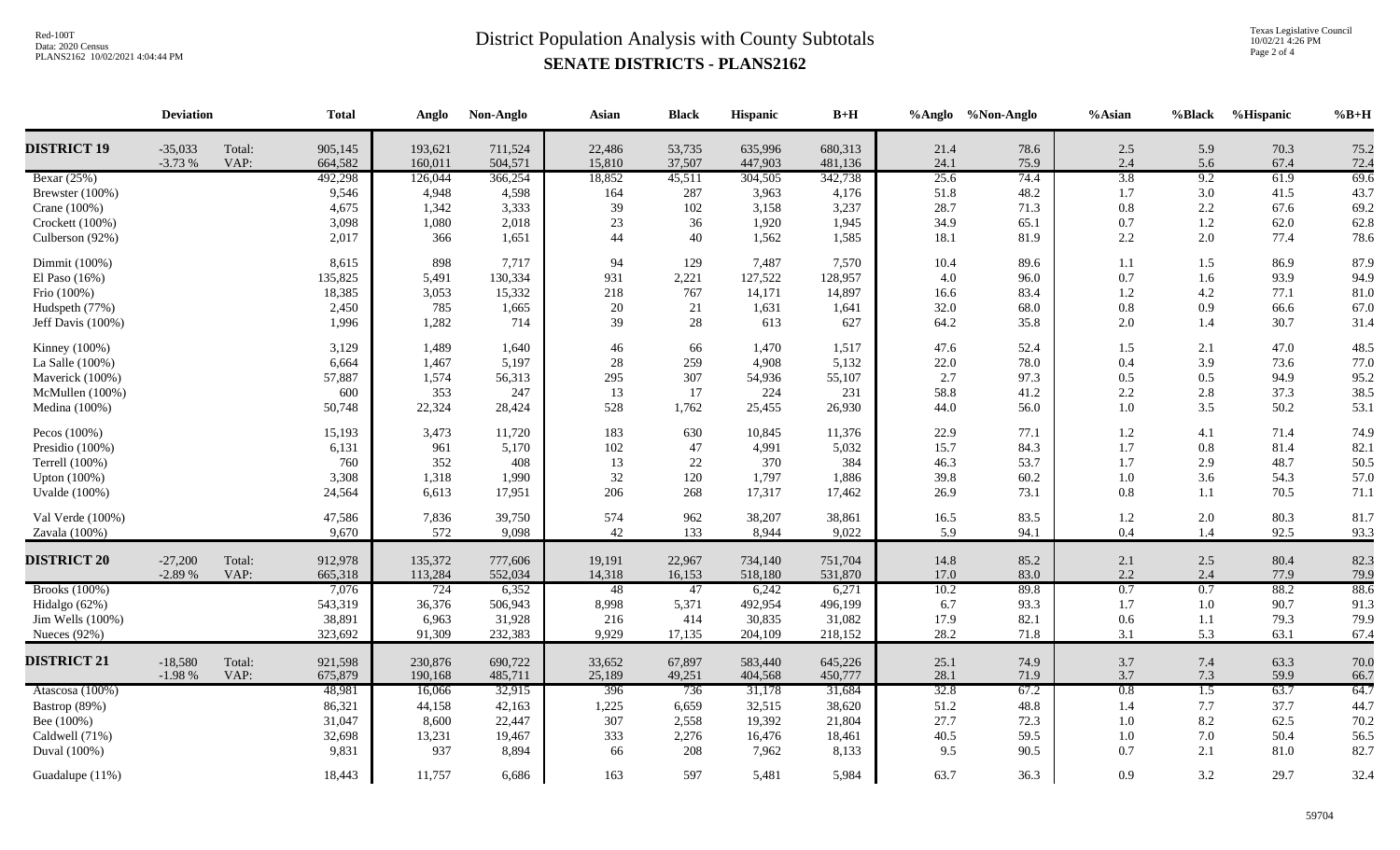Texas Legislative Council 10/02/21 4:26 PM Page 3 of 4

|                     | <b>Deviation</b>      |                | <b>Total</b>       | Anglo              | Non-Anglo          | Asian            | <b>Black</b>     | Hispanic           | $\mathbf{B}+\mathbf{H}$ |                 | %Anglo %Non-Anglo | %Asian     | %Black     | %Hispanic    | $%B+H$              |
|---------------------|-----------------------|----------------|--------------------|--------------------|--------------------|------------------|------------------|--------------------|-------------------------|-----------------|-------------------|------------|------------|--------------|---------------------|
| <b>DISTRICT 21</b>  | $-18,580$             | Total:         | 921,598            | 230,876            | 690,722            | 33,652           | 67,897           | 583,440            | 645,226                 | 25.1            | 74.9              | 3.7        | 7.4        | 63.3         | 70.0                |
| Jim Hogg (100%)     | $-1.98%$              | VAP:           | 675,879<br>4,838   | 190,168<br>414     | 485,711<br>4,424   | 25,189<br>36     | 49,251           | 404,568<br>4,281   | 450,777<br>4,287        | 28.1<br>8.6     | 71.9<br>91.4      | 3.7<br>0.7 | 7.3<br>0.2 | 59.9<br>88.5 | 66.7<br>88.6        |
| Live Oak $(100\%)$  |                       |                | 11,335             | 5,968              | 5,367              | 66               | -11<br>275       | 4,790              | 5,031                   | 52.7            | 47.3              | 0.6        | 2.4        | 42.3         | 44.4                |
| Starr (100%)        |                       |                | 65,920             | 1,171              | 64,749             | 152              | 162              | 64,393             | 64,454                  | 1.8             | 98.2              | 0.2        | 0.2        | 97.7         | 97.8                |
| Travis (22%)        |                       |                | 281,428            | 90,406             | 191,022            | 28,548           | 51,628           | 110,387            | 158,362                 | 32.1            | 67.9              | 10.1       | 18.3       | 39.2         | 56.3                |
| Webb (100%)         |                       |                | 267,114            | 9,495              | 257,619            | 1,774            | 1,647            | 254,354            | 255,249                 | 3.6             | 96.4              | 0.7        | 0.6        | 95.2         | 95.6                |
| Wilson (100%)       |                       |                | 49,753             | 27,877             | 21,876             | 545              | 1,101            | 19,232             | 20,140                  | 56.0            | 44.0              | 1.1        | 2.2        | 38.7         | 40.5                |
| Zapata $(100\%)$    |                       |                | 13,889             | 796                | 13,093             | 41               | 39               | 12,999             | 13,017                  | 5.7             | 94.3              | 0.3        | 0.3        | 93.6         | 93.7                |
| <b>DISTRICT 26</b>  | $-26,562$<br>$-2.83%$ | Total:<br>VAP: | 913,616<br>707,671 | 246,346<br>212,380 | 667,270<br>495,291 | 44,749<br>33,183 | 79,856<br>56,822 | 545,381<br>401,760 | 612,938<br>452,659      | 27.0<br>30.0    | 73.0<br>70.0      | 4.9<br>4.7 | 8.7<br>8.0 | 59.7<br>56.8 | 67.1<br>64.0        |
| Bexar (45%)         |                       |                | 913,616            | 246,346            | 667,270            | 44,749           | 79,856           | 545,381            | 612,938                 | 27.0            | 73.0              | 4.9        | 8.7        | 59.7         | 67.1                |
| <b>DISTRICT 27</b>  | $-11,333$             | Total:         | 928,845            | 122,824            | 806,021            | 9,219            | 10,269           | 784,146            | 790,559                 | 13.2            | 86.8              | 1.0        | 1.1        | 84.4         | 85.1                |
|                     | $-1.21%$              | VAP:           | 664,109            | 104,116            | 559,993            | 6,907            | 6,654            | 543,272            | 548,090                 | 15.7            | 84.3              | 1.0        | $1.0\,$    | 81.8         |                     |
| Aransas (100%)      |                       |                | 23,830             | 15,816             | 8,014              | 655              | 394              | 6,158              | 6,486                   | 66.4            | 33.6              | 2.7        | 1.7        | 25.8         | $\frac{82.5}{27.2}$ |
| Cameron (100%)      |                       |                | 421,017            | 37,107             | 383,910            | 3,637            | 3,410            | 376,680            | 378,477                 | $\!\!\!\!\!8.8$ | 91.2              | 0.9        | $0.8\,$    | 89.5         | 89.9                |
| Hidalgo (38%)       |                       |                | 327,462            | 16,962             | 310,500            | 1,698            | 1,731            | 307,047            | 307,698                 | 5.2             | 94.8              | 0.5        | 0.5        | 93.8         | 94.0                |
| Kenedy (100%)       |                       |                | 350                | 73                 | 277                | 10               | 12               | 261                | 264                     | 20.9            | 79.1              | 2.9        | 3.4        | 74.6         | 75.4                |
| Kleberg (100%)      |                       |                | 31,040             | 6,728              | 24,312             | 973              | 1,361            | 21,920             | 23,006                  | 21.7            | 78.3              | 3.1        | 4.4        | 70.6         | 74.1                |
| Nueces (8%)         |                       |                | 29,486             | 14,856             | 14,630             | 696              | 544              | 12,943             | 13,328                  | 50.4            | 49.6              | 2.4        | 1.8        | 43.9         | 45.2                |
| Refugio (100%)      |                       |                | 6,741              | 2,864              | 3,877              | 61               | 534              | 3,306              | 3,735                   | 42.5            | 57.5              | 0.9        | 7.9        | 49.0         | 55.4                |
| San Patricio (100%) |                       |                | 68,755             | 26,613             | 42,142             | 1,278            | 1,725            | 38,220             | 39,491                  | 38.7            | 61.3              | 1.9        | 2.5        | 55.6         | 57.4                |
| Willacy (100%)      |                       |                | 20,164             | 1,805              | 18,359             | 211              | 558              | 17,611             | 18,074                  | 9.0             | 91.0              | 1.0        | 2.8        | 87.3         | 89.6                |
| <b>DISTRICT 28</b>  | $-23,177$             | Total:         | 917,001            | 254,510            | 662,491            | 26,874           | 103,303          | 532,849            | 623,412                 | 27.8            | 72.2              | 2.9        | 11.3       | 58.1         | 68.0                |
|                     | $-2.47%$              | VAP:           | 681,746            | 211,516            | 470,230            | 19,989           | 73,762           | 371,959            | 439,787                 | 31.0            | 69.0              | 2.9        | 10.8       | 54.6         | 64.5                |
| Bastrop (11%)       |                       |                | 10,895             | 1,593              | 9,302              | $\overline{62}$  | 214              | 8,969              | 9,142                   | 14.6            | 85.4              | 0.6        | 2.0        | 82.3         | 83.9                |
| Bexar (18%)         |                       |                | 363,973            | 51,092             | 312,881            | 8,083            | 54,568           | 254,088            | 302,122                 | 14.0            | 86.0              | 2.2        | 15.0       | 69.8         | 83.0                |
| Caldwell (29%)      |                       |                | 13,185             | 3,329              | 9,856              | 111              | 656              | 8,992              | 9,564                   | 25.2            | 74.8              | 0.8        | 5.0        | 68.2         | 72.5                |
| Comal (36%)         |                       |                | 58,671             | 30,200             | 28,471             | 1,323            | 2,601            | 23,665             | 25,838                  | 51.5            | 48.5              | 2.3        | 4.4        | 40.3         | 44.0                |
| Guadalupe (89%)     |                       |                | 154,263            | 72,306             | 81,957             | 5,444            | 15,469           | 59,752             | 73,304                  | 46.9            | 53.1              | 3.5        | 10.0       | 38.7         | 47.5                |
| Hays (55%)          |                       |                | 132,997            | 47,181             | 85,816             | 4,366            | 9,887            | 70,941             | 79,312                  | 35.5            | 64.5              | 3.3        | 7.4        | 53.3         | 59.6                |
| Travis $(14\%)$     |                       |                | 183,017            | 48,809             | 134,208            | 7,485            | 19,908           | 106,442            | 124,130                 | 26.7            | 73.3              | 4.1        | 10.9       | 58.2         | 67.8                |
| <b>DISTRICT 29</b>  | $-10,005$             | Total:         | 930,173            | 153,100            | 777,073            | 20,844           | 46,728           | 711,936            | 748,267                 | 16.5            | 83.5              | 2.2        | 5.0        | 76.5         | 80.4                |
|                     | $-1.06%$              | VAP:           | 696,716            | 125,667            | 571,049            | 15,269           | 31,889           | 521,889            | 548,801                 | 18.0            | 82.0              | 2.2        | 4.6        | 74.9         | 78.8                |
| Culberson (8%)      |                       |                | 171                | 79                 | $\overline{92}$    | 6                | 8                | 83                 | 88                      | 46.2            | 53.8              | 3.5        | 4.7        | 48.5         | 51.5                |
| Ector (100%)        |                       |                | 165,171            | 51,023             | 114,148            | 2,940            | 9,522            | 100,051            | 108,362                 | 30.9            | 69.1              | 1.8        | 5.8        | 60.6         | 65.6                |
| El Paso (84%)       |                       |                | 729,832            | 92,728             | 637,104            | 17,461           | 35,979           | 587,829            | 614,928                 | 12.7            | 87.3              | 2.4        | 4.9        | 80.5         | 84.3                |
| Hudspeth (23%)      |                       |                | 752                | 309                | 443                | 2                | 8                | 405                | 408                     | 41.1            | 58.9              | 0.3        | $1.1\,$    | 53.9         | 54.3                |